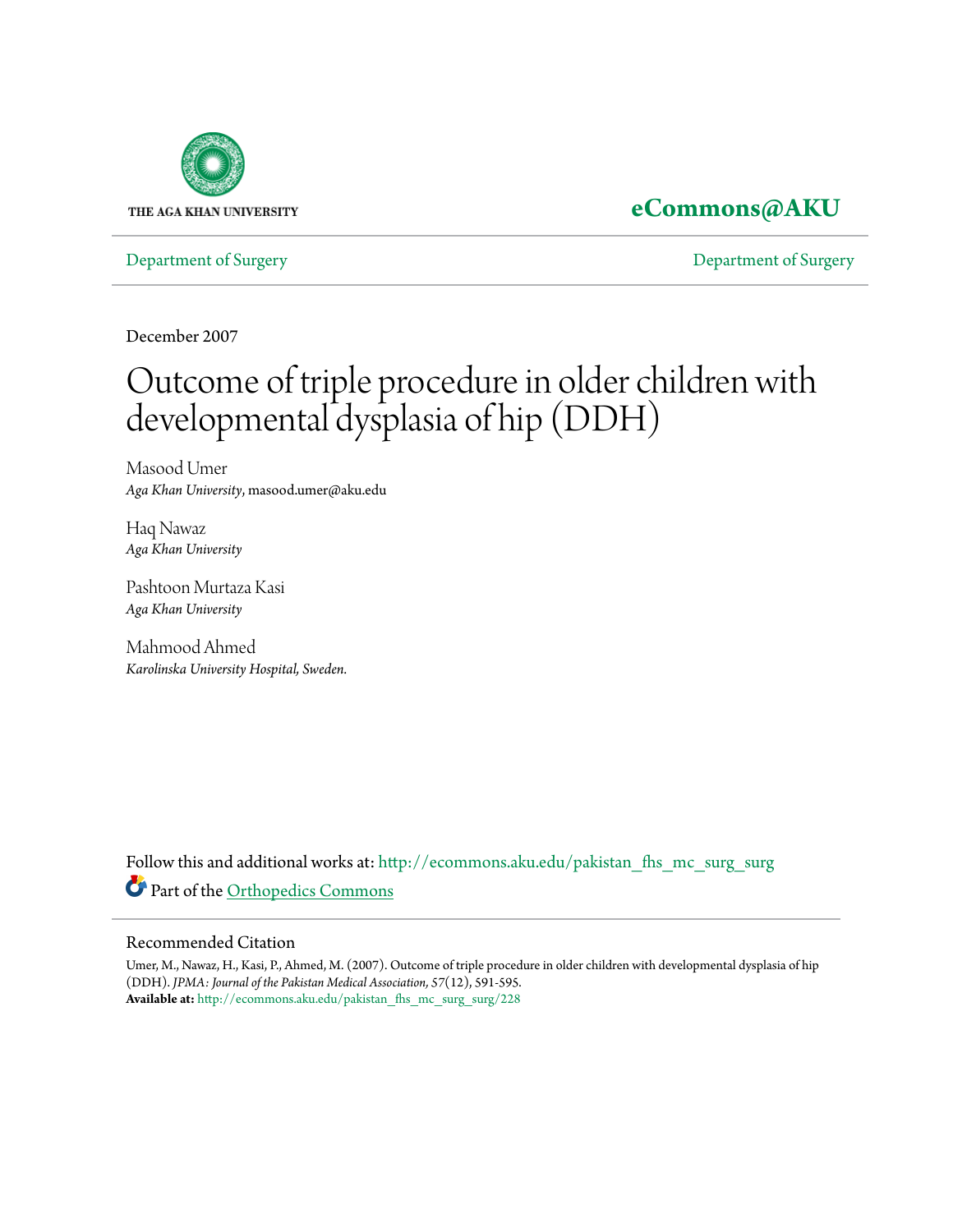### **Outcome of Triple Procedure in Older Children with Developmental Dysplasia of Hip (DDH)**

Masood Umer<sup>1</sup>, Haq Nawaz<sup>2</sup>, Pashtoon Murtaza Kasi<sup>2</sup>, Mahmood Ahmed<sup>3</sup>, Syed Sohail Ali<sup>2</sup>

Department of Surgery<sup>1</sup>, Medical Students<sup>2</sup>, The Aga University, Medical College, Karachi, Department of Surgery<sup>3</sup>, Karolinska University Hospital, Stockholm, Sweden.

#### **Abstract**

**Objective:** To evaluate the radiographic and functional results of the triple procedure (open reduction, femoral shortening and Salter's Osteotomy) in the treatment of Developmental Dysplasia of the Hip (DDH) disease in older children.

**Methods:** This case-series comprising 23 patients (29 hips) underwent the triple procedure of open reduction, femoral shortening and Salter osteotomy, at Aga Khan University Hospital between June 1995 and June 2005. Patients were classified pre-operatively according to the Tonnis class. Postoperative functional evaluation was performed using Modified MacKay's scoring system and radiographic assessment using Severin's scoring method.

**Results:** The mean age of patients at presentation was 6.84 years and the average follow-up was 19.6 months. The MacKay score was 'Good' to 'Excellent' in 25 hips; we had a failure in 1 hip joint. The Severin's class was I in 15 (51.7%) hips at the time of final evaluation as compared to none at the time of presentation. Patients younger than 5.6 years of age had a better radiological and clinical outcome as compared to older patients (pvalue  $< 0.05$ ).

**Conclusions:** The triple procedure of open reduction, femoral shortening and Salter osteotomy gives best results in younger children. Early diagnosis and intervention is therefore imperative in the successful treatment of patients suffering from DDH (JPMA 57:591;2007).

#### **Introduction**

Developmental Dysplasia of hip (DDH) is relatively rare in the developed world due to a well-functioning neonatal screening procedure.1 However it is not uncommon to see an older child who has untreated DDH in our current clinical practice. Tertiary level care and proper screening programmes are lacking in many parts of the country and along the adjoining war-torn country of Afghanistan. Most of the patients from these areas are older children whose parents spend a lot of time and effort in gathering necessary resources to travel to any big hospital.

Treatment of DDH varies with the age of patient.2 The principles of treatment of dislocated hip joint for an older child are quite different from that of a neonate.3 As the patient enters walking age and beyond, treatment becomes problematic and controversial.4-6 This is because contractures of the capsule and musculotendinous structures surrounding the hip joint prevent reduction of the femoral head into the acetabulum, and may produce pressure on the femoral head during or after reduction, leading to ischaemia.7-9 Left untreated these dysplastic changes lead to osteoarthritis in early adulthood.10

Traction has been used before reduction of a dislocated hip to reduce the prevalence of ischaemia of the femoral head but data supporting use of this treatment is inconsistent.4-6,11 Closed or open reduction without a bony realignment procedure is associated with residual dysplasia.12,13 Femoral shortening has been used to facilitate reduction and reduces the risk of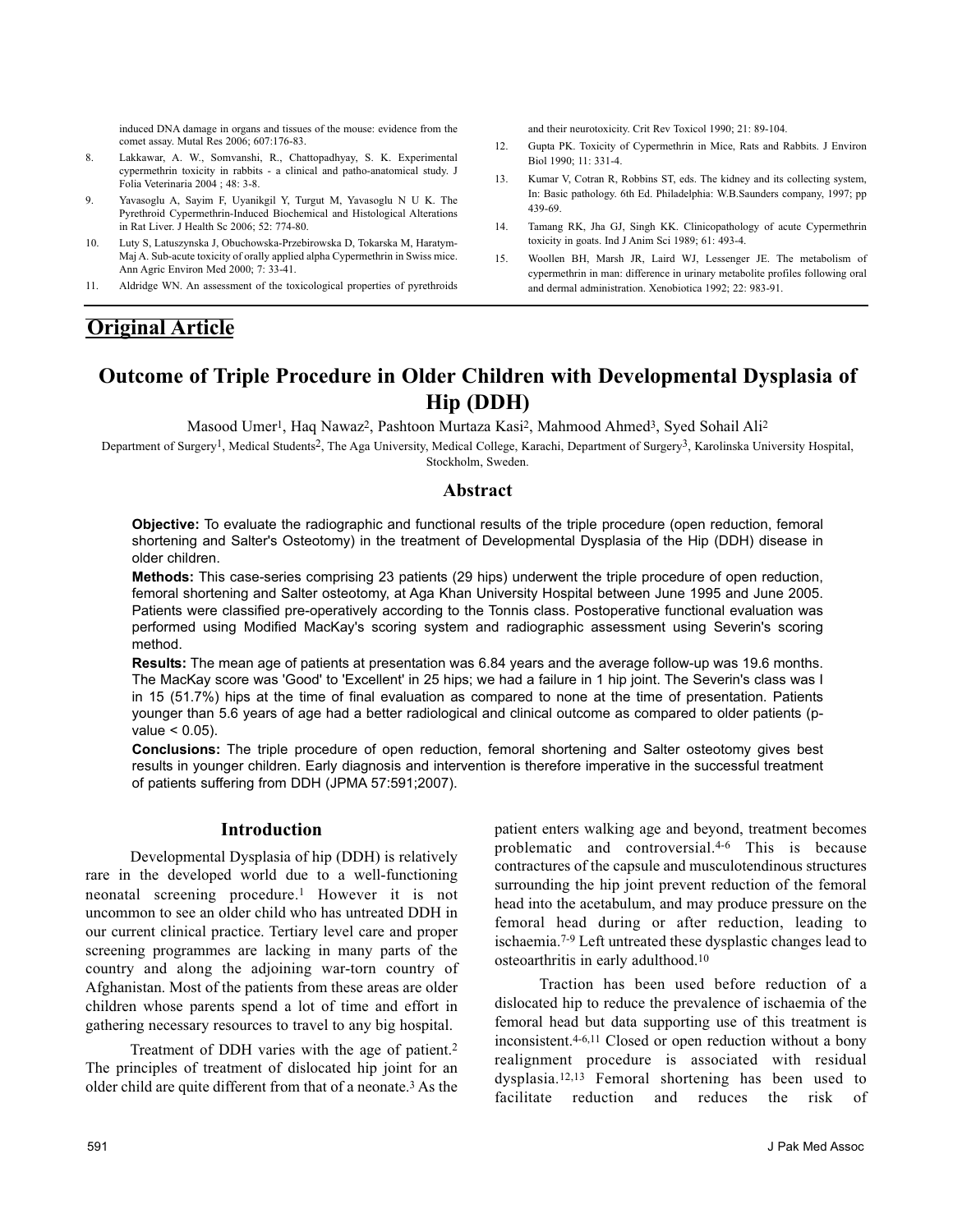osteonecrosis.6,14,15 Many authors have reported success with a single-stage procedure consisting of open reduction, capsulorrhaphy, femoral shortening and pelvic osteotomy.14,16-20 We aim to evaluate the radiographic and functional results of triple procedure of open reduction, femoral shortening and Salter osteotomy in 23 patients (29 hips) with delayed diagnosis of DDH who were treated at our hospital.

#### **Patients and Methods**

The study design was a retrospective case series, which included 23 patients with a total of 29 hip joints with DDH and all above 18 months of age. Patients with known neuromuscular and chromosomal disorders and those with prior surgical procedures of a pelvic or a femoral osteotomy was excluded. All patients had a minimum of one year of follow-up.

Clinical data regarding pain symptoms, gait pattern, range of hip joint motion and status of Trendelenburg sign were recorded for each patient pre-operatively and on the latest follow-up using the modified McKay's criteria.21 Tonnis classification system was used to assess the degree of dislocation of the femoral head.22 Radiographic evaluations included examination of preoperative and follow up plain radiographs to classify patients according to the Severin's grading system.23 Avascular necrosis was assessed using Bucholz and Ogden`s classification.24

We followed the recommendations of Salter and Dubos5 for the innominate osteotomy surgical technique and the femoral osteotomy was similar to that described by Predrag Klisic.25 The operative procedure started with the Smith Pettorson approach followed by release of iliopsoas, excision of pulvinar, release of ligamentum teres, and incision of transverse acetabular ligament. Adductor tenotomy was done through a small separate incision before this procedure. Redundant capsule was excised when necessary and capsulorrhaphy performed with interrupted absorbable sutures. Shortening of the femur was accomplished at the intertrochanteric region through a separate straight mid-lateral incision. The first cut in the femur was followed by open reduction. The amount of overlap in the femur was evaluated to determine the amount of femoral shaft to be resected. The osteotomy was then fixed with a four-hole plate. A derotation component was added to the osteotomy at the time of surgery. A pelvic osteotomy was performed as described by Salter using a Gigli saw. Fixation of this osteotomy was done with two Kwires.

Post-operatively, the hips were immobilized in a 1 ½ hip spica for 6-8 weeks. This was changed to an abduction splint for a further 4 weeks during which time the hips were mobilized progressively under the guidance of a physiotherapist. Progressive walking and gradual range of motion exercises were advised. Kirschner wires were removed after consolidation of the osteotomy site. Patients with bilateral dysplasia had the procedures on both hips at a mean interval of 5.3 months (range 4 to 9 months).

A standardized pre-coded questionnaire was designed to collect the aforementioned clinical and radiological data. The data was then entered into Microsoft Excel 2000 and imported into SPSS version 13.0 for further analysis. Frequencies, percentages, means and standard deviations were computed where appropriate. To determine factors for better outcomes, we divided our patients into two groups: Group A Severin Stage change of 1 or less and Group B - Severin Stage change of 2 or more (better outcome group). Student's t-test was used to compare continuous variables between these groups. Chi-square test or the Fisher's exact test where numbers were low was employed for categorical variables. A double-sided p-value of less than 0.05 was considered statistically significant.

#### **Results**

There were a total of 23 patients and a total of 29 hip repairs. Seven (24.1%) were males while 16 (55.2%) were females. The mean age of the patients at the time of operation was  $6.84 \pm 4.5$  years (Range 1.5-17 years). The mean follow-up was  $29.6 \pm 10$  months.

According to Tonnis classification of the degree of dislocation severity (pre-operatively), there were 5 patients (17.2%) in Grade 1, 13 (44.8%) in Grade 2 and 11 (27.9%) in Grade 3.

The average acetabular index was 23 degrees  $\pm$ 4.1 degrees; it decreased pre-operatively from 43 degree  $\pm$ 6.2 degrees to  $20 \pm 2.8$  degrees post-operatively. The average post-operative central-edge angle was 24 degrees (Range 21 - 28).

Table 1 and Table 2 show the pre-operative and post-

**Table 1. Results according to Severin's classification of congruity.**

| <b>Severin</b> |            |    |      |                | Pre-op (n) Pre-op $(\%)$ Post-op (n) Post-op $(\%)$ |
|----------------|------------|----|------|----------------|-----------------------------------------------------|
| I              | Ia         |    |      | 11             | 37.9                                                |
|                | Ib         |    |      | 4              | 13.8                                                |
| П              | <b>IIa</b> |    |      | $\overline{4}$ | 13.8                                                |
|                | IIb        |    |      |                |                                                     |
| Ш              |            |    |      | 5              | 17.2                                                |
| IV             | IVa        | 1  | 3.4  | $\overline{4}$ | 13.8                                                |
|                | IVb        | 13 | 44.8 | 1              | 3.4                                                 |
| V              |            | 15 | 51.7 |                |                                                     |
| VI             |            |    |      |                |                                                     |
| <b>Total</b>   |            | 29 | 100  | 29             | 100                                                 |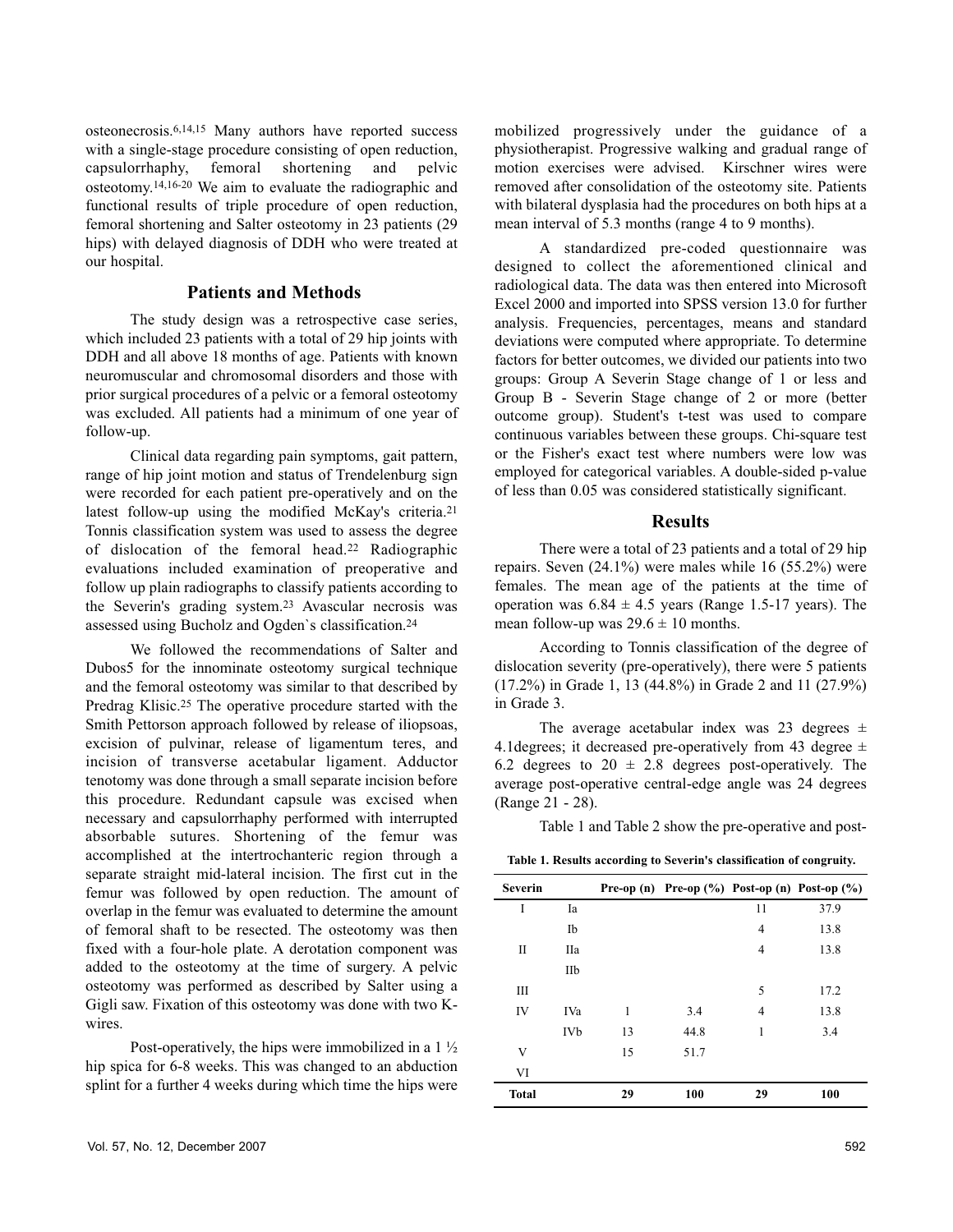**Table 2. Results according to McKay's criteria for clinical evaluation.** 

| McKay <sup>1</sup> | Pre-op (n) | Pre-op $(\% )$ | Post-op (n) | Post-op $(\% )$ |
|--------------------|------------|----------------|-------------|-----------------|
| Excellent          |            |                | 11          | 37.9            |
| Good               |            |                | 14          | 48.3            |
| Fair               | 22         | 75.9           | 3           | 10.3            |
| Poor               | 7          | 24.1           |             | 3.4             |
| Total              | 29         | 100            | 29          | 100             |

1Excellent - Stable painless hip; no limp; negative Trendelenburg sign; full range of motion; Good - Stable painless hip; slight limp; slight decrease in range of motion; Fair - Stable painless hip; limp, positive Trendelenburg sign and limited range of motion or a combination of these; nstable or painful hip or both; positive Trendelenburg sign





operative distribution of patients according to radiological (Severin's criteria) and clinical (McKay's criteria) criteria respectively.

One hip developed avascular necrosis (grade III) following treatment.

The criteria described by Severin commonly are used to assess the radiographic end results after treatment of congenital dislocation of the hip. Fifteen (51.7%) patients were Severin grade V prior to surgery and 14 (48.2%) were Severin grade IV. Post-operatively none of the patients were Severin grade V, 5 (17.2%) were Severin grade IV, 5 (17.2%) were Severin grade III, 4(13.8%) were Severin grade II and 15 (51.7%) were Severin grade I. The clinical results according to Mackay's scoring system were also favourable. At pre-operative evaluation, 22 hips (75.9%) were in fair condition and 7 hips (24.1%) were in poor condition. At the end of the study there were 11 hips (37.9%) in excellent condition, 14 (48.3%) in good

condition, 3 (13.8%) in fair condition and 1(3.4%) in poor condition. In our subset of patients, no advancement in the Severin's stage was noted.

To see if any factors influence the outcome, we arbitrarily divided patients into two groups: Group A - Stage change of 1 or less and Group B - Stage change of 2 or more. Using chi-square's test for categorical variables and Fisher's test where numbers were low, we found no significant differences in the pre-op McKay and Tonnis grade between the two groups. However, using independent samples t-test, there was a statistically significant difference (p-value - 0.014) between the mean ages of the two groups i.e. patients who had better outcomes were younger (5.6 3.6 years) as opposed to patients who had poorer outcomes (10.1 5.3 years).

In the multivariate analysis, we used pre-operative variables that had p-values of less than 0.25. Age was still a statistically significant predictor of outcomes in our subset of patients (p-value - 0.04).

#### **Discussion**

The primary goal of treatment of congenital dislocation of hip is concentric reduction. Failure to treat at early age may lead to gait abnormalities, limitation of motion of the hip, joint pain and osteoarthritis at an earlier age. However, the age beyond which surgical treatment is contraindicated has been the subject of debate due to the risk of serious complications. Concentric reduction in older children may be a challenge more so when the femoral head is flattened or when the acetabulum is dysplastic. Reduction may be hindered by soft tissue contracture with undue pressure on the femoral head. This may result in poor development of hip joint and avascular necrosis of the femoral head. Femoral shortening has been shown to facilitate reduction in children who are more than three years old.6,14 It was concluded that a one-stage operation consisting of open reduction, femoral shortening, and correction of an acetabular deficiency with the appropriate pelvic osteotomy is the best option.15

There have been numerous reports discussing the merits of a more aggressive surgical approach that includes a single procedure combining an open reduction with a femoral or pelvic osteotomy. Galpin et al<sup>15</sup> have reported 75-85% of satisfactory results both radiologically and clinically. Haidar26 et al had excellent to good clinical and radiological results in 97.3% and 83.8% of patients, respectively, while Salter and Dubos had results showing 93.6% of good to excellent results in children of younger age group.5 In a study on 10 hips in older patients with mean age of  $6.18 \pm 1.13$  years, Bhatti et. al experienced excellent to good functional results in 70% hips and fair in 30% hips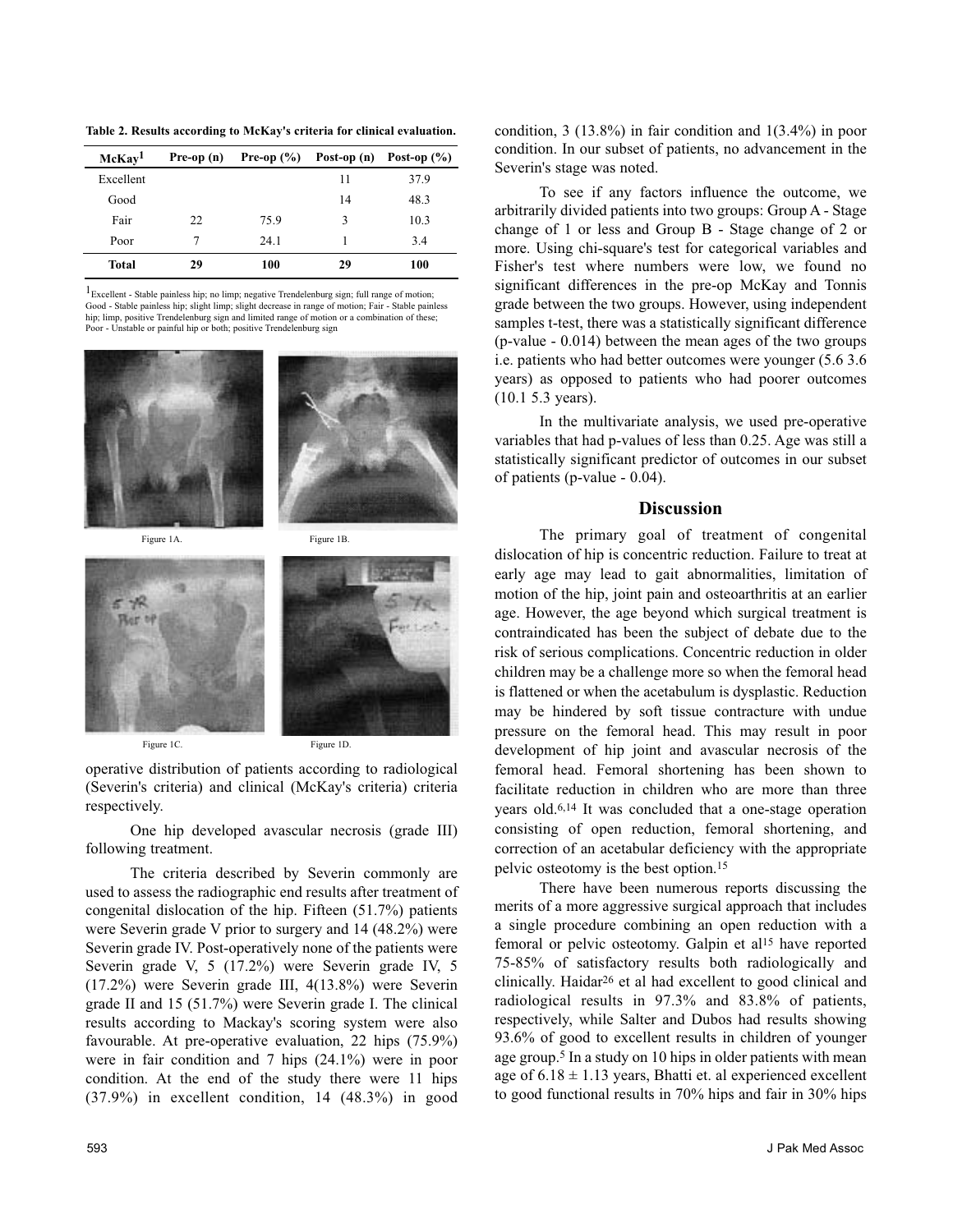using open reduction, femoral shortening, varus derotation and pelvic osteotomy (when required), with no postoperative complications such as avascular necrosis, septic arthritis or sciatic nerve palsy.27

We reviewed the results of the Salter's osteotomy for treatment of DDH in 29 hips treated after 18 months of age. Salter's osteotomy was found to be useful for stabilizing openly reduced hips. The results of our study showed a significant improvement in the radiological features of the operated hip joints according to Severin's classification. At follow up, none of the patients had grade V severity compared to 51% of hips prior to surgery and only 17% of hips had Severin grade IV severity compared to 48% before surgery. Notably, 51% of hips achieved an improvement of grade I at follow up compared to none before surgery. Similarly, favourable results were also observed when clinical parameters were compared before and after surgery. Thus, at follow up, excellent results were noted in 38% of hips compared to none before surgery. Also, only  $1(3\%)$  hip joint demonstrated poor condition at follow up compared to 7(24%) before surgery. The clinical stage had not advanced in any hip.

There seems to be conflicting reports regarding the final outcome when different surgical procedures were used in children with DDH at different age groups. Thus, in a series of 25 hips with an average age of 6 years and four months, open reduction and femoral shortening resulted in good to excellent results at a follow up of 10 years.25 However, in another review article majority of children with DDH after the age of 3 years treated with open reduction and femoral shortening required revision surgery because of subluxation and ended in poor results. In the same article, majority of the patients treated by triple procedure showed good to excellent results both clinically and radiologically.26 Our results clearly showed that the final outcome of triple procedure is greatly influenced by the age of the child at the time of the treatment as assessed by the radiographic analysis at the latest follow-up examination. Thus, younger children (5.6  $\pm$  3.6 years) presented with better outcomes as opposed to older children (10.1  $\pm$  5.3 years) who had poorer outcomes. It is important that children with DDH should be diagnosed early and treated with triple procedure for longterm satisfactory results.

Avascular necrosis (AVN) and posterior subluxation/dislocation are well-known and serious complications following surgical treatment of DDH in this age group.28 In our study, we observed myositis in one patient who underwent the triple procedure. The same patient later on developed AVN of the head of the femur.

This study demonstrates our experience with Salter's osteotomy for DDH in children of more than 18 months of

age. Although this is a retrospective study with a small sample size, a younger age at surgery clearly predicts better clinical and radiological outcomes. We did not add a varus component to our femoral osteotomy at the time of femoral shortening. This was based on our own clinical judgment. We cannot however, substantiate this with the measurement of neck shaft angle at the time of final follow-up. Indirect support to this decision of not doing a varus can be seen by the fact that majority of our patients obtained good to excellent scores according to both Severin's and Mackay's scoring systems. A longer duration of follow-up would certainly be necessary to determine the eventual outcome of not adding a varus component to this treatment. This is, in fact, a limitation of the current study.

#### **Conclusion**

Based on our experience we recommend the triple procedure of open reduction, femoral shortening and Salter osteotomy for treatment of DDH in older children.

#### **References**

- 1. Danielsson L. Late-diagnosed DDH A Prospective 11-year follow-up of 71 consecutive patients (75 hips). Acta Orthop Scand 2000;71:232-42.
- 2. Beaty JH. Congenital and developmental anomalies of hip and pelvis. In: Canale ST, ed. Campbell's operative orthopedics. Vol. 2. Philadelphia: Mosby, 2003; pp 1079-1121.
- 3. Berkeley ME, Dickson JH, Cain TE, Donovan MM.. Surgical therapy for congenital dislocation of the hip in patients who are twelve to thirty-six months old. J Bone Joint Surg 1984;66:412-20.
- 4. Gage JR, Winter RB. Avascular necrosis of the capital femoral epiphysis as a complication of closed reduction of congenital dislocation of the hip. A critical review of twenty years' experience at Gillette Children's Hospital. J Bone Joint Surg Am 1972;54:373-8.
- 5. Salter RB, Dubos JP. The first fifteen years' personal experience with innominate osteotomy in the treatment of congenital dislocation and subluxation of the hip. Clin. Orthop Relat Res 1974;98:72-103.
- 6. Schoenecker PL, Strecker WB. Congenital dislocation of hip in the children. Comparison of the effects of femoral shortening and of skeletal traction in the treatment. J Bone Joint Surg Am 1984;66:21-7.
- 7. Bucholz RW, Ogden JA. Patterns of ischemic necrosis of the proximal femur in nonoperatively treated congenital hip disease. In: The hip. Proceedings of the Sixth Open Scientific Meeting of The Hip Society, The C.V. Mosby Company, St. Louis 1978; pp 43-63.
- 8. Kalamchi A, MacEwen GD. Avascular necrosis following treatment of congenital dislocation of the hip. J Bone Joint Surg Am 1980;62:876-88.
- 9. Thomas CL, Gage JR, Odgen JA. Treatment concepts for proximal femoral ischemic necrosis complicating congenital hip disease. J Bone Joint Surg Am 1982;64:817-28.
- 10. Wedge JH, Wasylenko MJ. The natural history of congenital disease of the hip. J Bone Joint Surg. (Br) 1979;61:334-8.
- 11. Herold HZ, Daniel D. Reduction of neglected congenital dislocation of the hip in children over the age of six years. J Bone Joint Surg (Br) 1979;61:1-6.
- 12. Lindstrom JR, Ponseti IV, Wenger DR. Acetabular development after reduction in congenital dislocation of the hip. J Bone Joint Surg Am 1979;61:112-8.
- 13. Malvitz TA, Weinstein SL. Closed reduction for congenital dysplasia of the hip. Functional and radiographic results after an average of thirty years. J Bone Joint Surg Am 1994;76:1777-92.
- 14. Browne RS. The management of late diagnosed congenital dislocation and subluxation of the hip. with special reference to femoral shortening. J Bone Joint Surg Br 1979;61:7-12.
- 15. Galpin RD, Roach JW, Wenger DR, Herring JA, Birch JG. One-stage